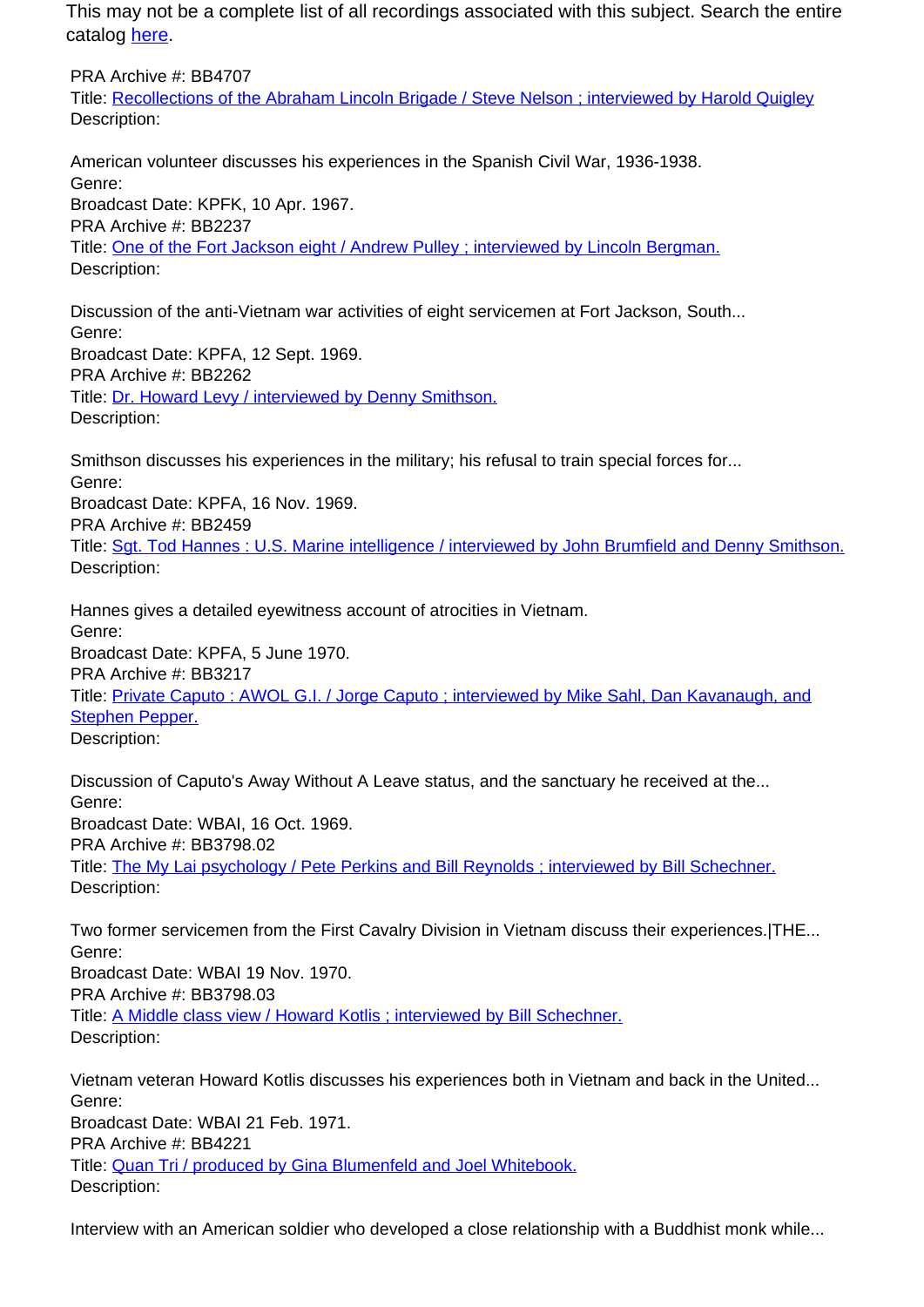Genre: Broadcast Date: KPFK, 23 Apr. 1971. PRA Archive #: BB4337 Title: The Problems of the army / Lt. Col. Edward L. King ; interviewed by Steve Bookshester. Description:

Retired army officer discusses the structural, social, and political problems facing the... Genre: Broadcast Date: WBAI, 19 Oct. 1970. PRA Archive #: BB4347 Title: An Interview with Danny Notley, Vietnam veteran / interviewed by Danice Bordett. Description:

Vietnam veteran discusses his experiences and impressions of the war. Genre: Broadcast Date: WBAI, 11 May 1971. PRA Archive #: BB4807 Title: Interview with ex-Leutenant Louis Font / interviewed by Mary Bess. Description:

West Point graduate discusses his refusal to serve in Vietnam, his subsequent court marshall.... Genre: Broadcast Date: KPFK, 19 June 1971. PRA Archive #: BC0019.33 Title: Racism in the military hearings / Philip Robertson, Charles Smith, and Roscoe Bird. Description:

Three soldiers from Fort Devens, Massachusetts, present their experiences with military racism... Genre: Broadcast Date: WBAI, 22 Nov. 1971. PRA Archive #: BC0302 Title: A Soldier refuses to serve in Vietnam / Stephen L. Murtaugh ; interviewed by Don Porsche. Description:

Private discusses his refusal to obey military orders. Genre: Broadcast Date: WBAI, 10 Mar. 1968. PRA Archive #: BC0489 Title: P.O.W. : two years with the NFL / George Smith ; interviewed by Bruce Soloway. Description:

Former member of the U.S. Special Foreces discusses his imprisonment in Vietnam from 1963 to... Genre: Broadcast Date: WBAI, 14 Dec. 1971. PRA Archive #: BC0583 Title: Occurence at fire base place / reported by Bill Northwood. Description:

Richard Boyle discusses the refusal of one group of GI's to go on night patrol on October 9... Genre: Broadcast Date: KPFK, 13 Oct. 1971. PRA Archive #: BC2050 Title: Bill Wright and the first Bonus March / interviewed by Steve Blum. Description: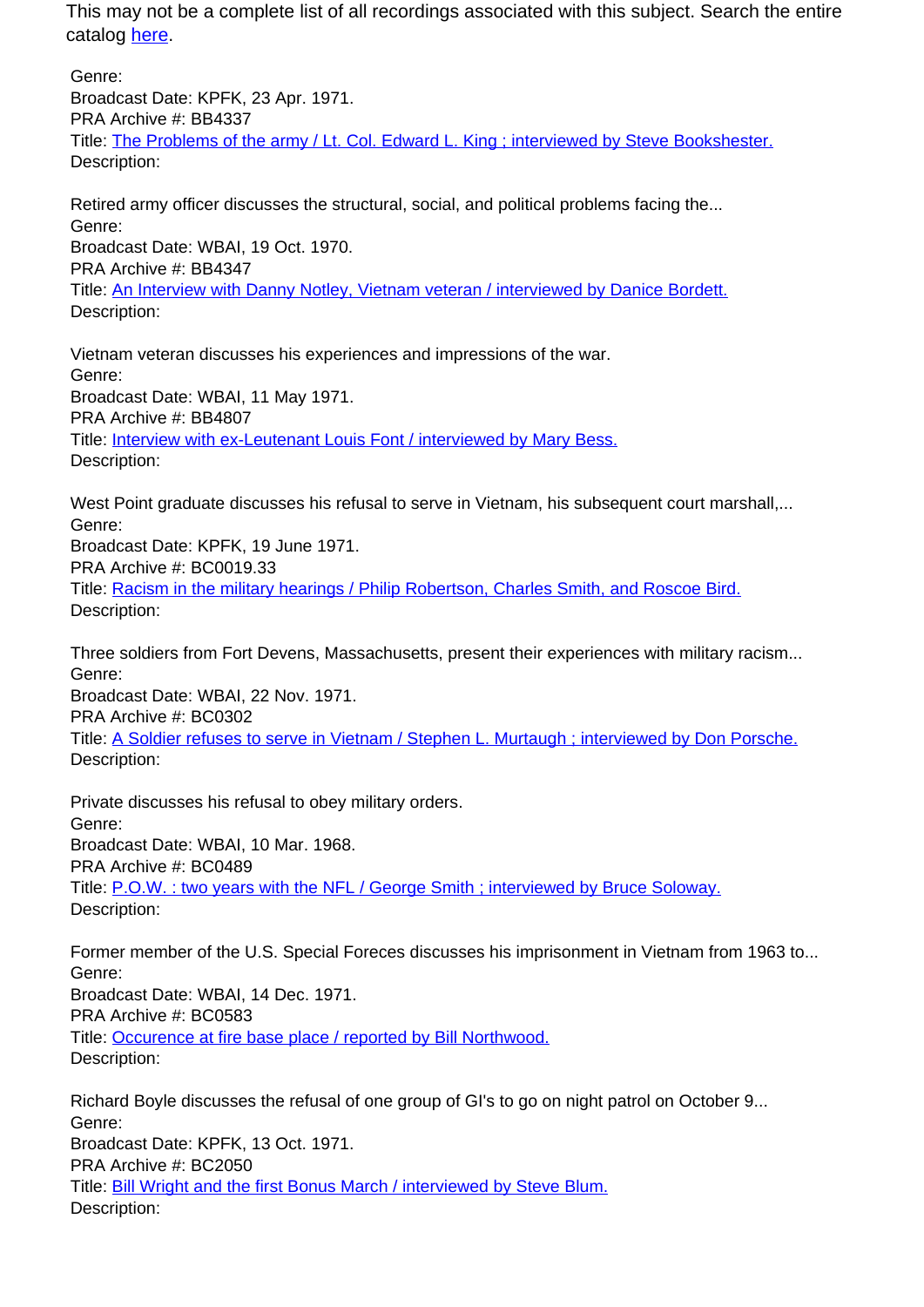Discussion of the first Bonus March, a march on Washington by W.W. I veterans held in the 30... Genre: Broadcast Date: KPFK, 3 July 1974. PRA Archive #: BC2865 Title: Hearings on discrimination in the military / Ron Dellums and Shirley Chisholm ; introduced by Danice Bordett. Description:

Press conference given by California Congressman Ron Dellums and New York Congresswoman Shirley... Genre: American Women -- Women of Color and discrimination Broadcast Date: WBAI, 3 Nov. 1971. PRA Archive #: KZ1245 Title: Colonel David Hackworth : the most decorated soldier / recorded by Ian Masters. Description:

Criticism of the military and a denouncement of war by a former soldier who received the most... Genre: Broadcast Date: KPFK, May 31, 1982. PRA Archive #: SZ0245 Title: Dominican Republic 1965 / Anthony Herbert ; interviewed by David Barsamian. Description:

America's most decorated soldier discusses the 1965 U.S. invasion of the Dominican Republic... Genre: Broadcast Date: KGNU, 1984. PRA Archive #: BB1215 Title: Gallimaufry. Description:

A marine discusses his Vietnam experiences. Genre: Broadcast Date: KPFA, 14 Oct. 1967. PRA Archive #: BB3214 Title: Fort Dix stockade / produced by Bill Schechner. Description:

Examination of conditions at Fort Dix. Genre: Broadcast Date: WBAI, 8 Oct. 1969. PRA Archive #: BB4085.01 Title: I refuse to participate in this war / interviewed by Edward Opton. Description:

Interview with two Black G.I.'s who, after going AWOL, hid in the slums of Sigon;... Genre: Broadcast Date: WBAI, 6 June 1969. PRA Archive #: BB4085.02 Title: Ain's nothing but prejudice in this army / interviewed by Edward Opton. Description:

Two AWOL Black G.I.'s discuss racism in the American military. Genre: Broadcast Date: WBAI, 11 June 1969. PRA Archive #: BB4085.03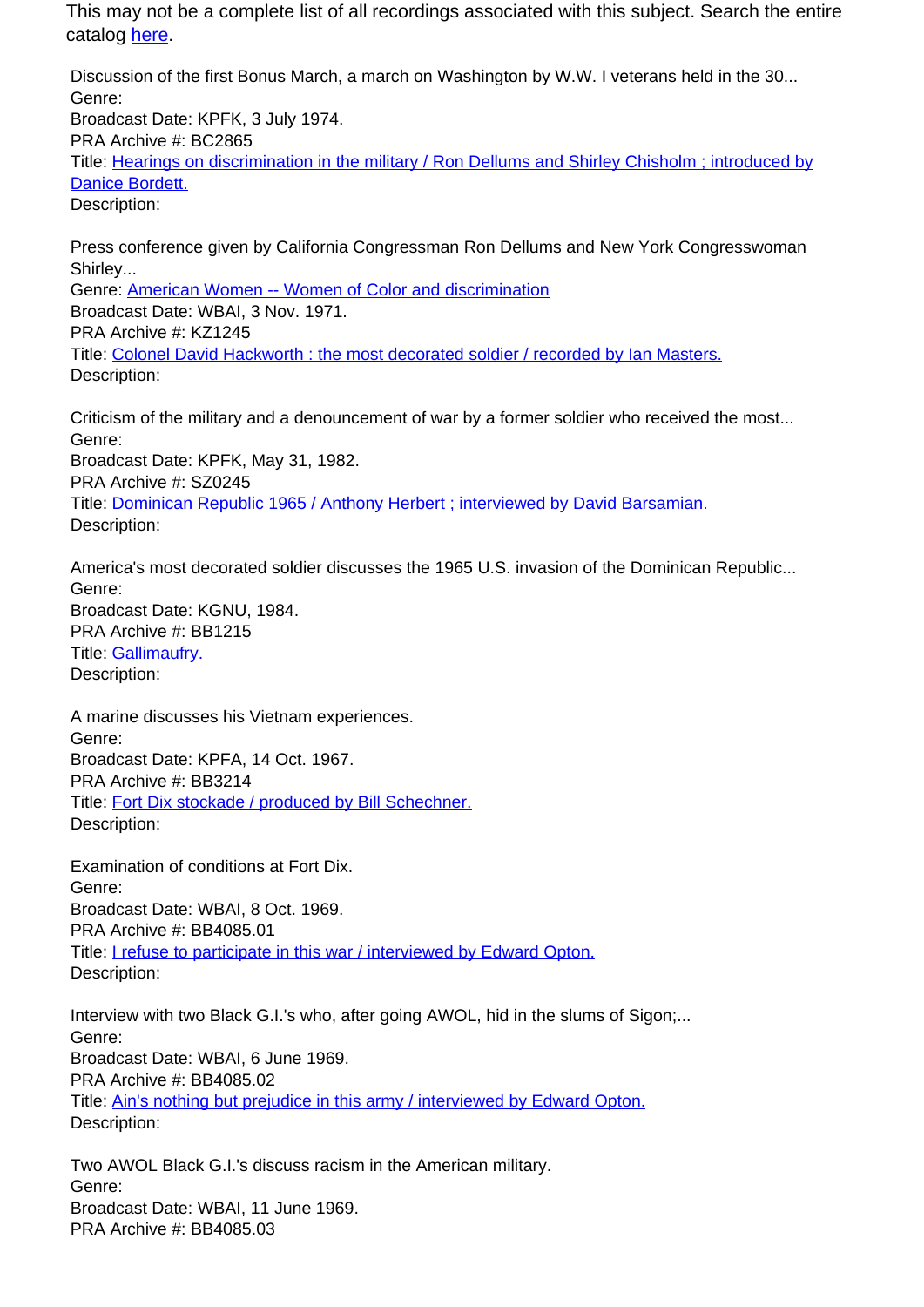Title: The LBJ Stockade riot / interviewed by Edward Opton. Description:

An AWOL Black G.I. discusses conditions in the Long Binh Jail near Saigon which percipitated a... Genre: Broadcast Date: WBAI, 12 June 1969. PRA Archive #: BB4085.04 Title: There's plenty more like us / interviewed by Edward Opton. Description:

Two AWOL Black G.I.s discuss the widespread discontent among American military personel in... Genre: Broadcast Date: WBAI, 13 June 1969. PRA Archive #: BB4144 Title: **Sunlight from the snow / interview by Al Reynolds.** Description:

Discussion with two U.S. Army deserters who now reside in Sweden. Genre: Broadcast Date: KPFA, 26 Nov. 1970. PRA Archive #: BC0019.32 Title: Racism in the military / Thomas Culver. Description:

Air Force captain Culver speaks to the Black Caucus about his experiences with racism in the... Genre: Broadcast Date: WBAI, 16 Nov. 1971. PRA Archive #: BC0021.22 Title: Active duty G.I.'s / interviewed by Karl Hess. Description:

Soldiers discuss army life. Genre: Broadcast Date: WBAI, 5 Sept. 1971. PRA Archive #: BC0276 Title: Treasure Island captives / John Stewart. Description:

Three G.I. drug users held and investigated at Treasure Island hold a press conference. Genre: Broadcast Date: KPFA, 10 July 1971. PRA Archive #: BC0345 Title: Jane Fonda and the airmen at the gates of Travis Air Force Base / reported by Denny Smithson. Description:

On the morning of September 11th, 1971, actress Jane Fonda and members of her troupe, who had... Genre: American Women -- Vietnam conflict Broadcast Date: KPFA, 15 Nov. 1971; KPFK, 1 Dec. 1971. PRA Archive #: BC0631 Title: Donny Delaplaine / produced by Neal Conan. Description:

Autobiographical sketch of Delaplaine's experiences as a soldier in Vietnam. Compiled from... Genre: Broadcast Date: WBAI, 17 Feb. 1972.